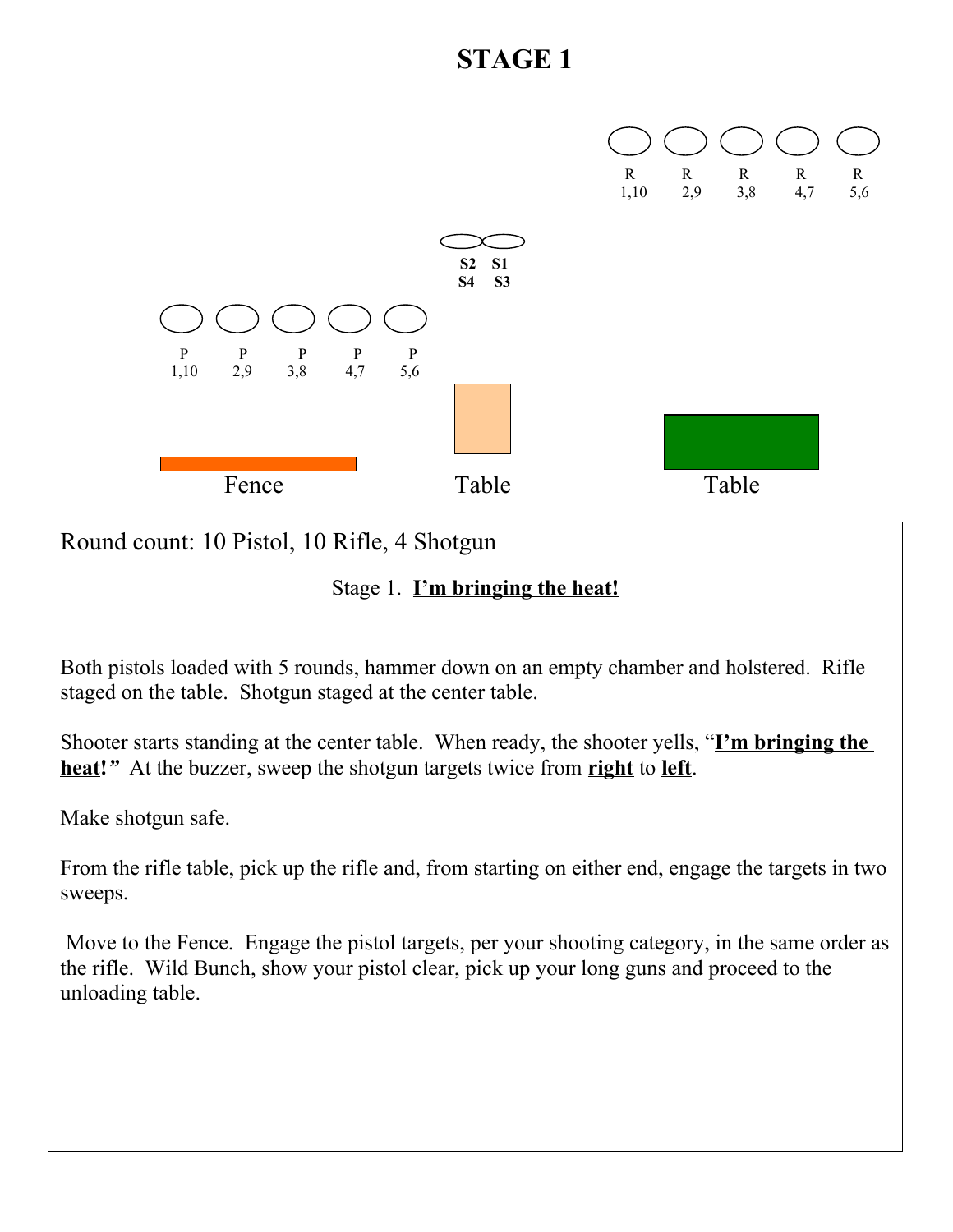

Round count: 10 Pistol, 10 Rifle, 4 Shotgun

#### Stage 2. **Here's Some Lead For You!**

Both pistols loaded with 5 rounds, hammer down on an empty chamber and holstered. Rifle staged at the table. Shotgun staged open and empty at the center table.

Shooter starts standing at the rifle table, both hands touching the table. When ready, the shooter yells, "**Here's Some Lead For You!***"* At the buzzer, pick up the rifle and shoot the targets, starting on either end, in a 2, 1, 4, 1, 2 sweep.

 Move to the shotgun table, retrieve your shotgun and sweep the shotgun targets twice from **right** to **left**. Make shotgun safe.

 Move to the Fence. Engage the pistol targets, per your shooting category, in the same order as the rifle (does not have to mirror). Wild Bunch, show your pistol clear, pick up your long guns and proceed to the unloading table.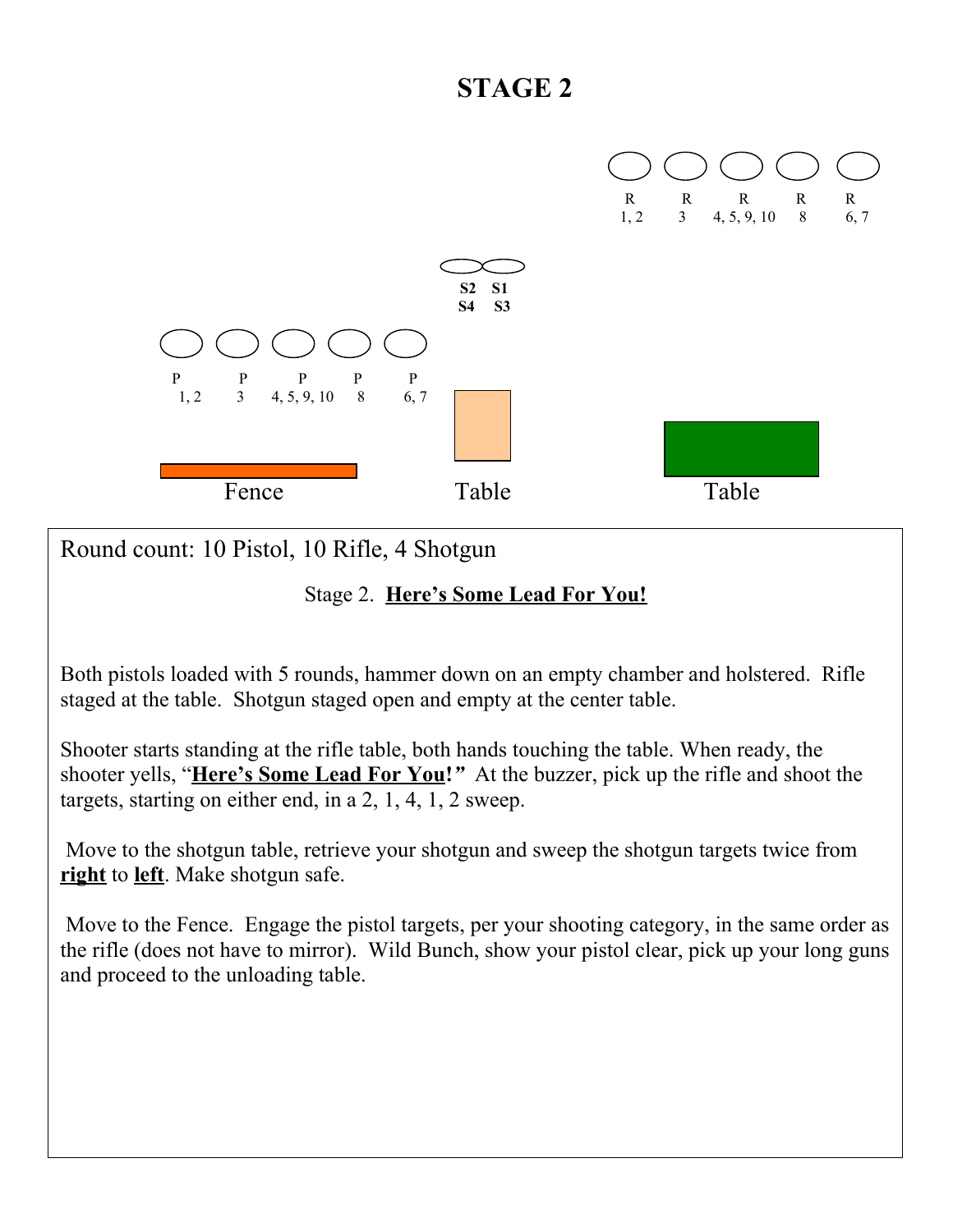

Round count: 10 Pistol, 10 Rifle, 4 Shotgun

Stage 3. **Reach For the Sky!**

Both pistols loaded with 5 rounds, hammer down on an empty chamber and holstered. Rifle staged on the table. Shotgun staged open and empty at the center table.

Shooter starts standing at the fence, with both hands on their gun butts. When ready, the shooter yells, "**Reach For the Sky!***"* At the buzzer engage the targets per your shooting category by putting 1 round on an outside target and 4 rounds on an inside target, then repeat on the other targets. Wild Bunch, place your open and empty pistol on the table provided.

Move to the shotgun table, retrieve your shotgun and sweep the shotgun targets twice from **right** to **left**. Make shotgun safe.

From the rifle table, engage the rifle targets, in the same order as the pistols.

Pick up your long guns and proceed to the unloading table.